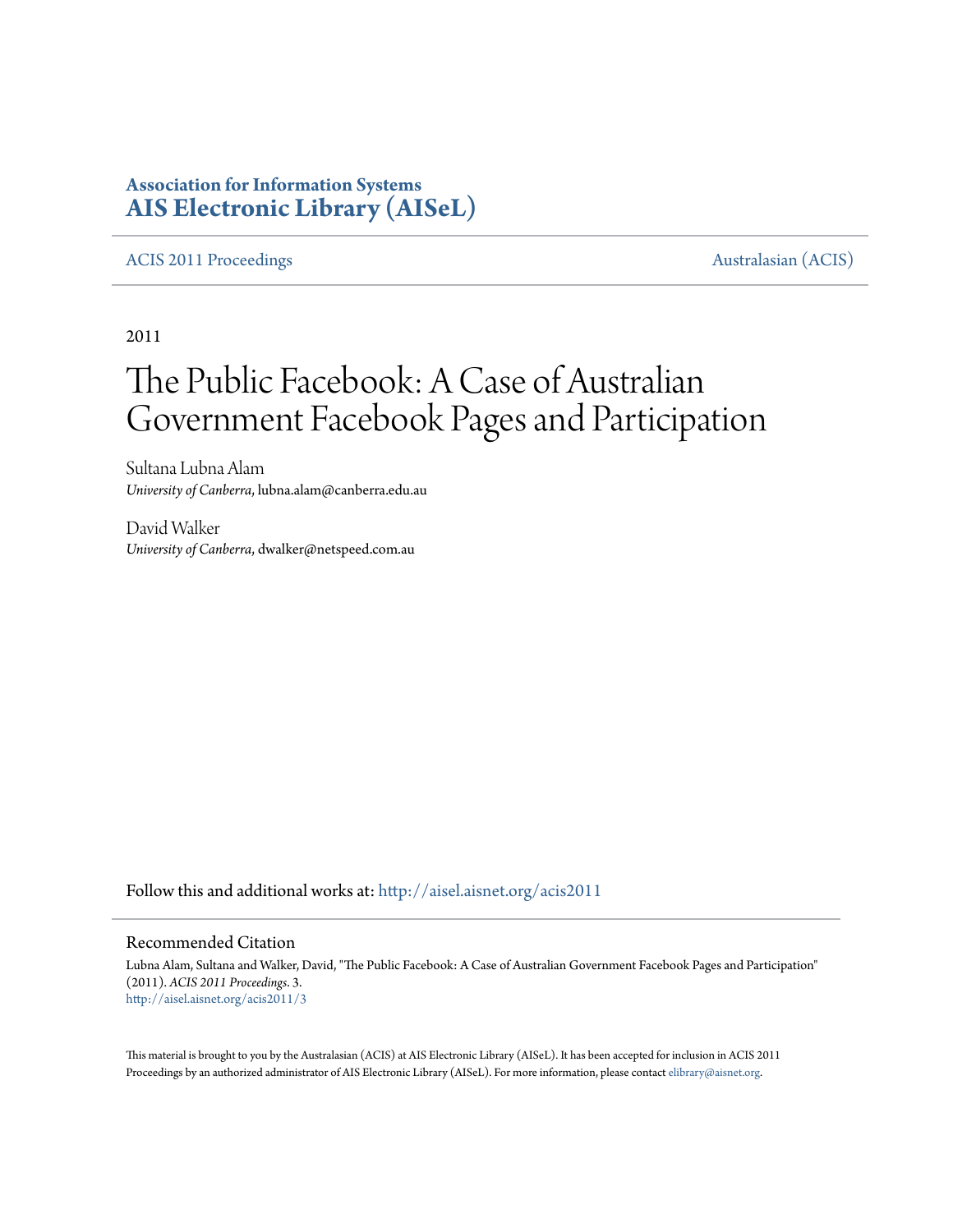# **The Public Facebook: A Case of Australian Government Facebook Pages and Participation**

Sultana Lubna Alam & David Walker Faculty of Information Sciences and Engineering University of Canberra, Australia Email: lubna.alam@canberra.edu.au; dwalker@netspeed.com.au

# **Abstract**

*This paper presents the case of Australian government use of Facebook (FB) pages. This research-in-progress paper investigates six Australian Government FB pages to assess visible government and audience online participation. It seeks to provide a general understanding of the types and forms of FB uses by government and audience participation visible in government FB pages. FB page wall posts and comments are analysed quantitatively using genre analysis to determine what type of online participation is visible in these sites and what the agencies are trying to achieve. Findings show that the Facebook page participation varies across the agencies and the pages are being used for the purpose of announcing, informing and involving type of online engagement. The pages are being used for communication, compliance, recruitment, promotion and crowdsourcing. Some pages show strong audience engagement and have successfully served as a platform for its audience to share and communicate and respond to queries. However the engagement of the agencies has been limited. The paper concludes with further insights into agency FB strategies and highlights some concerns that may rise within the usage of these sites as evidenced from wall posts and comments analysis. The paper aims to contribute to better understanding of the government FB phenomenon on the public Social Network Site (SNS) that can lead to useful conclusions for government agency deployment, adoption and usage of SNSs.* 

*Keywords: Facebook, Gov 2.0, Web 2.0, online participation, audience engagement* 

# **INTRODUCTION**

The exploding reach and scope of social networking tools opens new venues for online collaboration (McLoughlin & Lee 2007, Mintz 2007, and Dutton 2011). Social networking is a phenomenon that is hard to ignore (Richter et al 2009, Clarke 2008). Web 2.0 and 'social software' are becoming ubiquitous and changing the way how individuals communicate and collaborate (Boyd & Ellison 2007). Since its emergence in 2004, web 2.0 has rapidly moved from a purely socialising tool to a key professional application to leverage technology for virtual and mass collaboration to workplaces (Cummings et al 2009, Richter et al 2011). Latest statistics by Experian Hitwise (2010) on Internet use by Australians show that social networks and forums are the most visited sites online. Traffic to government web sites is still mostly coming from search engines (41.8%) but the second highest source is from social networks and forums at 7.6% (a 44.6% rise from 2007 to 2009) (Experian Hitwise, 2010). Furthermore a research report on online government from the Pew Research Center's Internet & American Life Project (2009) shows that nearly one in three online U.S. Internet users were using social media and new tools to access government services and information (Smith 2010). A 2007 survey of Australian residents found that the internet was the preferred method of contact for government agencies for 41 percent of those surveyed which was up from 31 percent in 2005. Preference for face-to-face contact was much less popular at 20 percent which was significantly down from 33 percent in 2005 (DoFA 2007, p.5). In this changing context, the expectations on governments to engage, work openly, be accountable and move more quickly on issues are growing (Bennett et al 2008, Osimo 2008, O'Brien 2008, Tapscott, Williams & Herman 2007). The ways in which Web 2.0 is used by government agencies around the world varies greatly. There appears to be stronger support for Web 2.0 technologies in the U.S. after their successful use during the Obama presidential campaign (Borins 2009, Gordon-Murnane 2009).

Web 2.0 (a term coined by O'Reilley 2005) is a set of economic, social and technology trends that collectively form the basis for the next generation of the internet – a mature, distinctive medium characterised by user participation, openness and network effects (Baltzan, Phillips, Lynch & Blakey 2010, Böhringer & Richter 2009, Dabbagh & Reo 2011). An important point about the use of Web 2.0 by government (also referred to as "Gov 2.0") is that it is not all about governments adopting the technology associated with Web 2.0, but what the technology can enable for governments and communities (DoFD 2010a). For the purposes of this paper, the description of Gov 2.0 provided on the Australian "Government 2.0" Google group's site is used as a defining statement: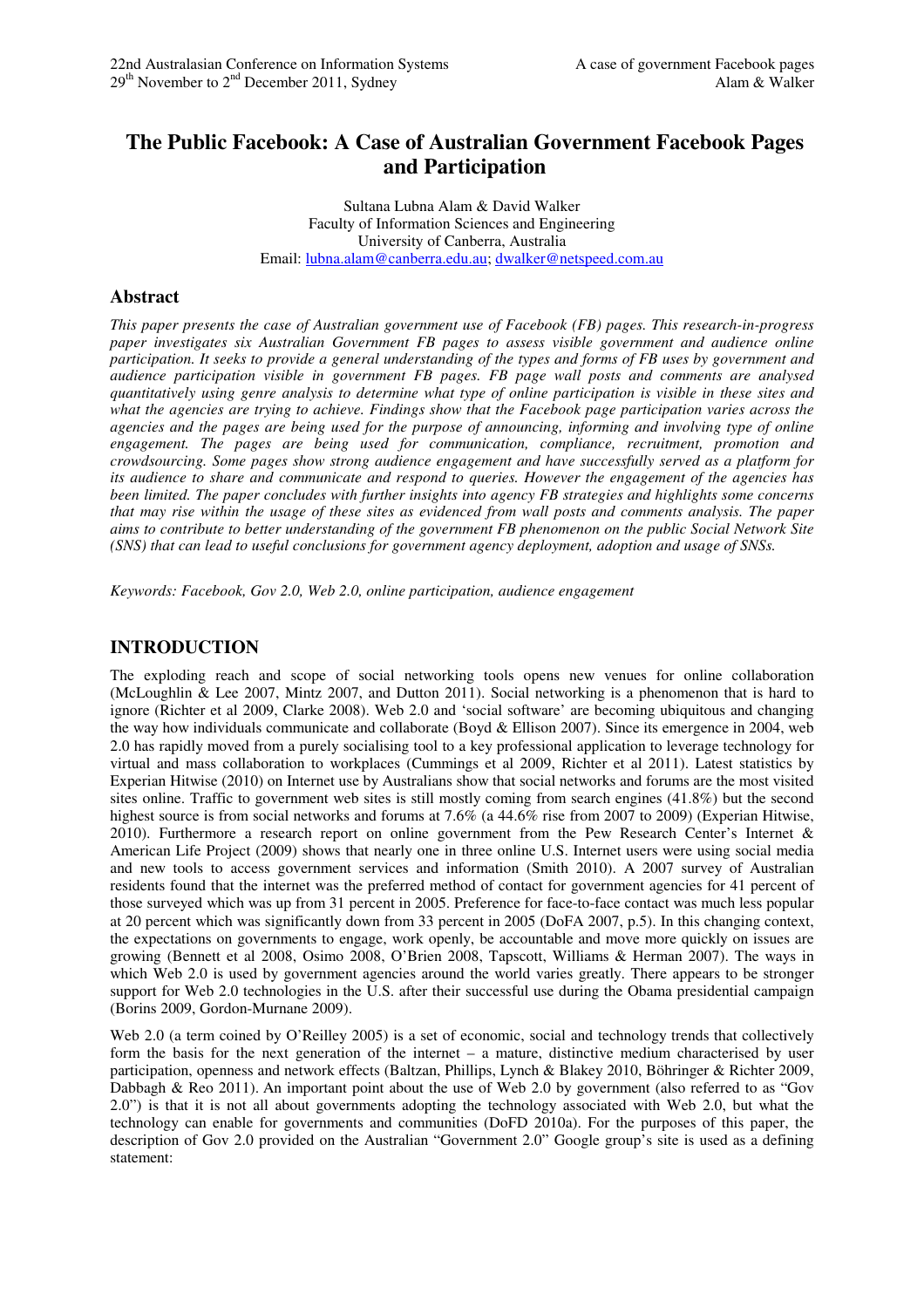Government 2.0 is not specifically about social networking or technology based approaches to anything. It represents a fundamental shift in the implementation of government - toward an open, collaborative, cooperative arrangement where there is (wherever possible) open consultation, open data, shared knowledge, mutual acknowledgment of expertise, mutual respect for shared values and an understanding of how to agree to disagree. Technology and social tools are an important part of this change but are essentially an enabler in this process. (Gov 2.0 Australia 2009)

The use of social media to engage with the public within the Australian government has been 'modest' (DoFD 2010a) and slower than the uptake in the corporate world (Samuel 2009). Samuel (2009) outlines a number of constraints which may make government agencies reluctant to embrace social media: legacy systems and aging infrastructure, organisational risk aversion as they may be held accountable for content they have no or minimal control over, personal risk aversion as they may be advocating the use of an unproven approach or, if approved, see it fail, and policy limitations such as design constraints and content approval. With the positive Government response to the Government 2.0 Taskforce's report) and the release of the Australian Public Service Commission (APSC) policy on social media in November 2009 (APSC 2009) and the recent publication of Gov 2.0 primer by Department of Finance and Deregulation (DoFD), the path to overcoming the constraints outlined by Samuel (2009) is clear and more government agencies will consider social media as a valid and positive means to engage with people. To encourage the take up of social media, the DoFD has set up a showcase website where government departments can describe their successful use of platforms such as wikis, Facebook, Twitter and YouTube to engage the public in their activities (DoFD n.d.).

Within this context, this paper investigates Australian government's use of Facebook (FB). This research-inprogress paper investigates six Australian government FB pages to assess the online participation and seeks to provide a general understanding of the types and forms of user participation and engagement visible in government FB pages. FB page content is analysed quantitatively using genre analysis to determine what type of online participation is visible in these Facebook pages and what the agencies are trying to achieve. It is anticipated that consideration of all social media (e.g. Twitter, YouTube etc) engagement by agencies may produce better outcomes. However this paper aims only to contribute to better understanding of the government FB phenomenon. The paper falls into three parts: discussion on Facebook use by government, analysis of selective government Facebook pages and reporting of the findings from this research. The paper concludes with the analysis of the type and level of participation and engagement visible on these government Facebook sites.

# **FACEBOOK IN AUSTRALIAN GOVERNMENT**

Internet social networking research is still in its early stages, fragmented and does not yet facilitate a general understanding of the phenomenon (Richter et al 2011). The research field is not yet mature enough to identify findings that may yield general, theoretical contributions to the Information Systems field. In their review of literature on internet social networking Richter et al (2011) found that between 2003 to 2009 there has been a surge on SNS research and majority of the research concentrated on single SNS (such as FB or MySpace) and mostly on user groups such as students. Most papers evolve around describing or explaining the technology and various facets of the phenomenon in four streams: 1) personal information disclosure and user privacy, 2) Nature of links and the role of the personal social network, 3) User self-presentation and impression management and 4) user motivations for adopting and using SNSs. FB papers selected in these studies (97 papers) falls within these categories. The authors do not mention any paper on Facebook use by citizens or government with only few references for business use of FB. This clearly identifies a gap within literature on government use of SNSs, in particular FB.

There is very little academic research on the use of social media by Australian government, though papers on the use of social media by government do exist (e.g. Collins 2009, Samuels 2009, Skeels & Grudin 2009). As mentioned earlier Samuel (2009) outlines a number of constraints which may make government agencies reluctant to embrace social media. However there is an influx of non-academic articles and reports and these tended to cover the corporate and business spheres (e.g. Luke 2009; Buttel 2010) while discussion on government use of Facebook tends to occur in blogs and government-specific websites (for example Thomler's eGovAU blog; DOFD n.d.; State Government of Victoria 2010; Klapper 2009a, Janson 2010).

There are limited papers for Australian context, in particular government context (except Griffiths 2007 & 2010, Bruns & Swift 2010, James 2010). There are a number of papers from public administration and social science that studied citizen engagement and e-democracy issues for social media usage for the Australian context (Griffiths 2010, Bruns & Swift 2010, and Backhouse 2007). Bruns & Swift (2010) articulated the problems with existing g2c & c2c model of interaction and recommends a g4c2c model where government partners with a third party for policy discussion and engagement. Hui & Hayllar (2010) discusses private-public-citizen collaboration models and how web 2.0 can be used for greater public value. Griffiths (2010) studied the digital economy blog for policy consultation which went wrong. Looking through effective online consultation lens she identified some of the factors (such as lack of moderator intervention, shared grounds, readily accessed information, re-structure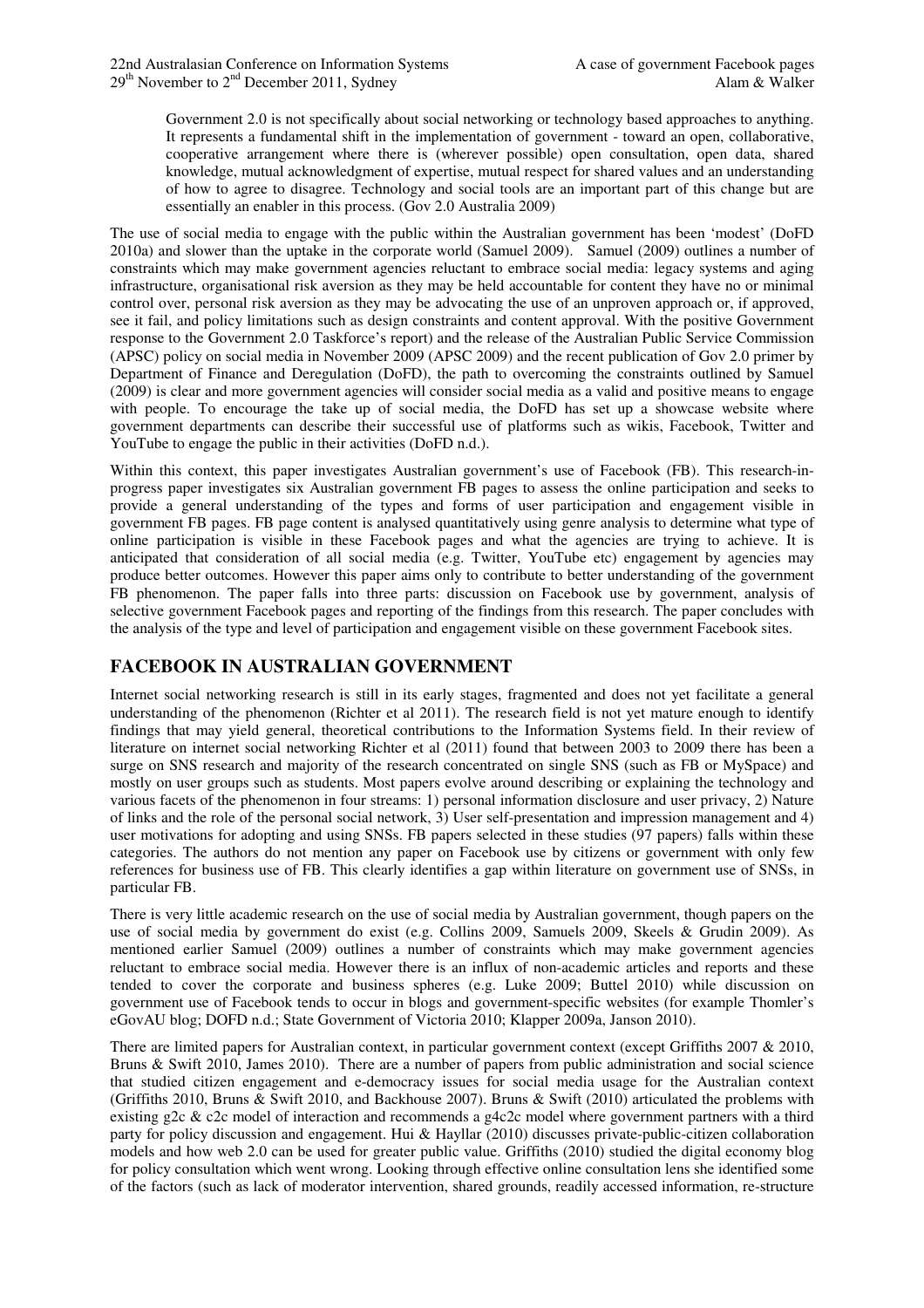the feedback channel etc) which may have contributed to this failure. She proposes other innovative ways to engage citizens in policy formulation. Backhouse (2007) provides a framework with factors that may influence edemocracy in comparison with e-business (such as environment, access channels, citizen engagement, disruptive technology, resources, and disintermediation). James (2010) articulates a set of factors for designing web 2.0 sites for local government organisations. These factors include deployment, users/citizens and development. Recent papers on crowd sourcing (Dutton 2011, and Griffiths 2007) highlight some of the challenges this form of collaboration manifests (e.g. motivating users, reaching a large user base, quality of contribution).

Many Australian government departments and agencies are using Facebook to engage with the community (DoFD n.d.). Facebook has actively been working with the US Government to help them understand how to make the most of Facebook, launching a best practice government page (Eldon 2009, Klapper 2009b) and the US Defence and UK Defence have an extensive Facebook footprint (Janson 2010, MoD 2009). Recent positive experiences with Queensland floods and natural disasters have gained much attention and regenerated interest in SNS applications such as FB and Twitter.

Statistics released by Nielsen (2010) show that Facebook is visited by 54% of the world's<sup>1</sup> internet population who average 6 hours per month on the site. Facebook reach within Australia is  $63\%$  of active users<sup>2</sup>, averaging 7 hours 45 minutes per month. Such high statistics makes it tempting for government agencies to launch a page in Facebook; however it needs to be a considered approach. Authors such as Luke (2009) and Wakeman (2009) warn to first consider the organisation's strategy and how Facebook can contribute (or not) to that strategy. For instance, Buttell (2010), amongst other points, states not to over-promote the company as this can lead to loss of clients and reputation. This would be similar to a government agency broadcasting media releases, rather than engaging with its community. Luke (2009) advises choice of the site that best suits your company's strategy and matches your customer profile. This highlights the fact that a social media tool shouldn't simply be used because others are using it, a point also raised by Wakeman (2008). Moreover transferring social software with their associated benefits to the corporate context requires a good understanding of the associated user phenomena (Richter et al 2011). This paper aims to contribute to understanding the government FB phenomenon.

# **1 METHODOLOGY**

The research investigated six government FB pages – Australian Tax Office (ATO), Australian War Memorial (AWM), Department of Defence sites for Army, Navy and Air force and lastly Australia Tourism. As the paper aims to understand the government FB phenomenon, the FB pages were selected with an aim to cover a spectrum of differing usage patterns, audience participation and objectives that the agencies trying to achieve. For example, Tourism Australia was chosen as it has the largest fan base among the government FB pages. Defence is an interesting case with respect to their use of free social media within a restrictive culture. As there is no formal list of Australian government Facebook page exists, the selection was driven by word of mouth, unofficial listings (e.g. Government 2.0 best practices wiki<sup>3</sup>, Craig Thomler's lists, Government Taskforce report) and FB page search by using terms like Australia, government etc.

The research data was collected as part of author's ongoing research into government's use of social media ranging from September 2009 to early 2011. The extent of organisation's footprint on Facebook can amount to huge amounts of data. Hence to reduce it to a manageable level, analysis was carried out on a case by case basis and timeframes were decided based on the amount of data available on the FB sites. For example, for ATO data was collected over six months (only 29 posts found), whereas Australia Tourism data was collected for a single day which amounted to 300 wall posts.

# **1.1 Genre Analysis of FB wall posts**

 $\overline{a}$ 

The research carried out a genre analysis of the Facebook page posts and user comments for six government organisations specifically looking at the wall posts & comments that show user participation in these sites.

Yates & Orlikowski (1992) have coined the concept of 'genre of organizational communication' in their research on organizational communication. Yates & Orlikowski (1992, p. 301) define genre analysis as a:

<sup>1</sup> World figures are based on 11 countries: Australia, Brazil, Germany, Japan, Spain, France, Italy, Switzerland, UK & USA 2 The term 'active users' is not defined in the Nielsen Wire post. It may be based on the frequency of users accessing Facebook.

<sup>3</sup> http://government20bestpractices.pbworks.com/w/page/10044429/Australia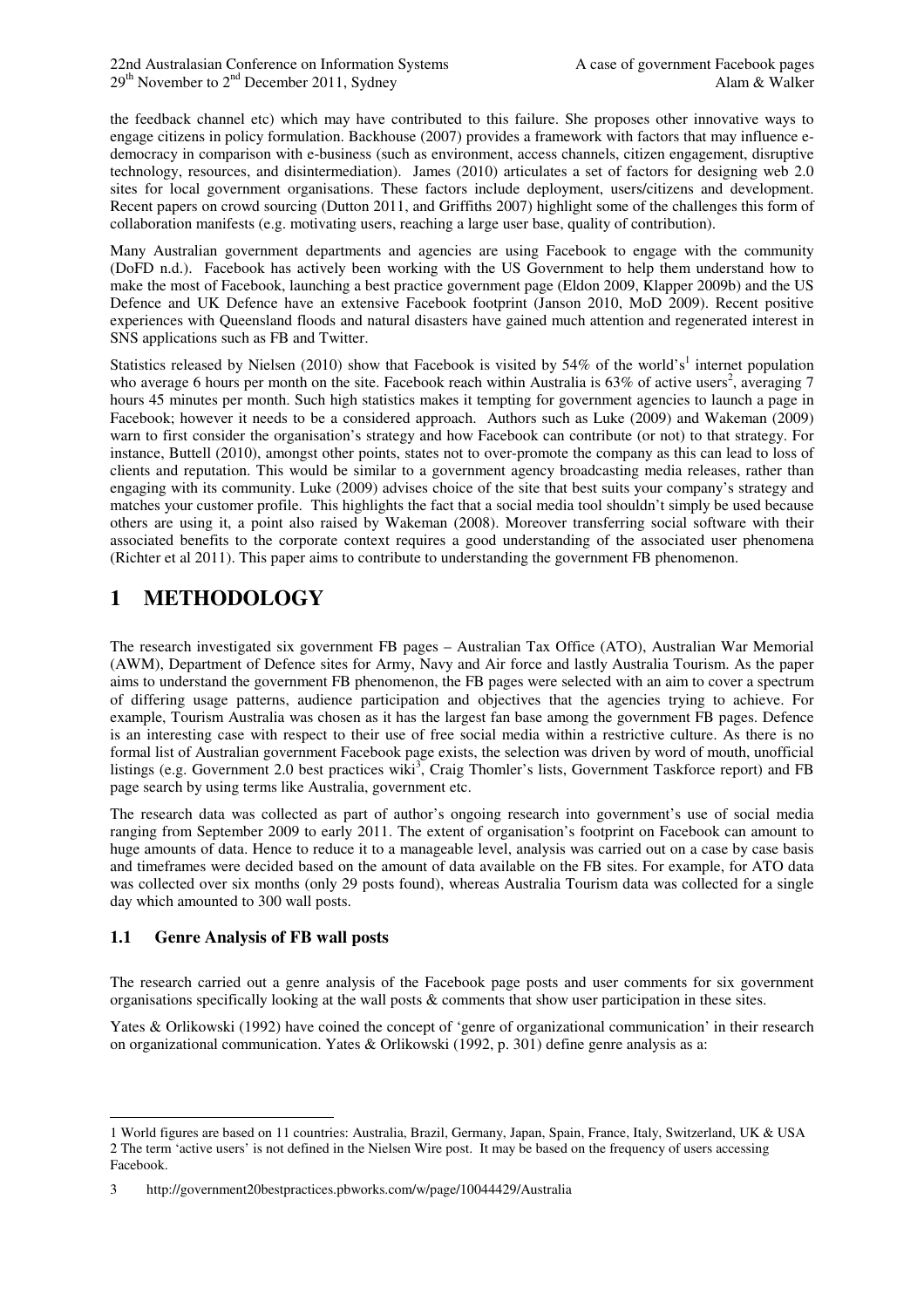"typified communicative action invoked in response to a recurrent situation. The recurrent situation or socially defined need includes the history and the nature of established practices, social relations and communication media within organization."

According to Askehave & Swales (2001), the main approach of classifying communicative activities into genres is by understanding the purpose and tyoe of the communication. In this paper, applying genre analysis to classify the agency's FB wall posts into genres based on the purpose and type of communication is suitable for this study. The wall posts content were analysed to carry out the analysis and the posts on these pages fell into five main categories:

- 1. Giving information the person doing the posting wishes to inform their readers about some fact or event, show them a picture, point them to a web location or answer a question.
- 2. Requesting information the person doing the posting is requesting information or posing a question that will (hopefully) elicit a response.
- 3. Positive comment the person doing the posting has something positive to say about a previous post or about the topic under discussion.
- 4. Negative comment the person doing the posting has something negative to say about a previous post or about the topic under discussion.
- 5. Miscellaneous anything not fitting into the above four categories. This was an issue for the tourism page which will be discussed below.

In addition, the wall content of the FB page was analysed for behavioral statistics such as frequency of posts, number of likes, content creator (administrator or audience) and feedback or reaction to the content was collected. Further the analysis was broadened by looking at the overall FB page structure and design elements. The discussions were analysed for overall total number of discussion threads and brief look at content was carried out to gain an understanding of what is being discussed, the participation and engagement among participants. These matrices hence was qualitatively analysed and it assisted in examining both audience and organisation engagement. Due to page limit, this paper will present the quantitative analysis but will draw on other qualitative analysis to make conclusions.

# **THE FOUR CASES: ATO, TOURISM, DEFENCE AND AUSTRALIAN WAR MEMORIAL**

#### **Overall page structure & wall post analysis**

Three pages were analysed for Defence, one each for the Army, Navy and Air Force. For the others, one page each. Overall the structure and the wall posts of the six pages were analysed. The six pages shared some similar content, however were distinct in other ways. All six pages were liked by many people, with the Tourism Australia having the largest following with over 1,322,939 likes; AWM was liked by 13,600 and ATO by 1,435. Within Defence Army was liked by 73,000, Navy was liked by 4,899 people and Air Force by 7440 people (as at February 2011).

All six pages had the Wall and Info tab, as these are mandatory Facebook page elements. Each page contained Photos except ATO**.** Most pages had a Safety or Security or privacy tab which contained the same information about staying protected online and privacy issues. Australia Tourism had the most photos with over 24,247, almost all loaded by fans, followed by Air Force with over 1600 photos, most loaded by the Administrator; Navy about 500 photos, with over 400 posted by the Administrator; Army 300 photos mostly posted by fans, and Australian War Memorial (AWM) had the least photos 59 posted with equal posts by both administrator and fans. Table 1 lists similarities and differences in the page structure.

| Tabs/Org     | <b>ATO</b> | <b>AWM</b> | Tourism | Army     | Navy | Air force |
|--------------|------------|------------|---------|----------|------|-----------|
| Wall         |            |            |         |          |      |           |
| Info         |            |            |         |          |      |           |
| <b>Notes</b> | $\times$   |            |         | $\times$ |      |           |
| Discussions  | $\times$   | $\times$   |         |          |      | X         |
| Photos       | $\times$   |            |         |          |      |           |
| Events       | ×          |            |         |          |      |           |
| Video        |            |            |         |          |      |           |
| Twitter      | ×          | $\times$   |         | ×        |      | ×         |

Table 1: Summary of overall Facebook page structure comparison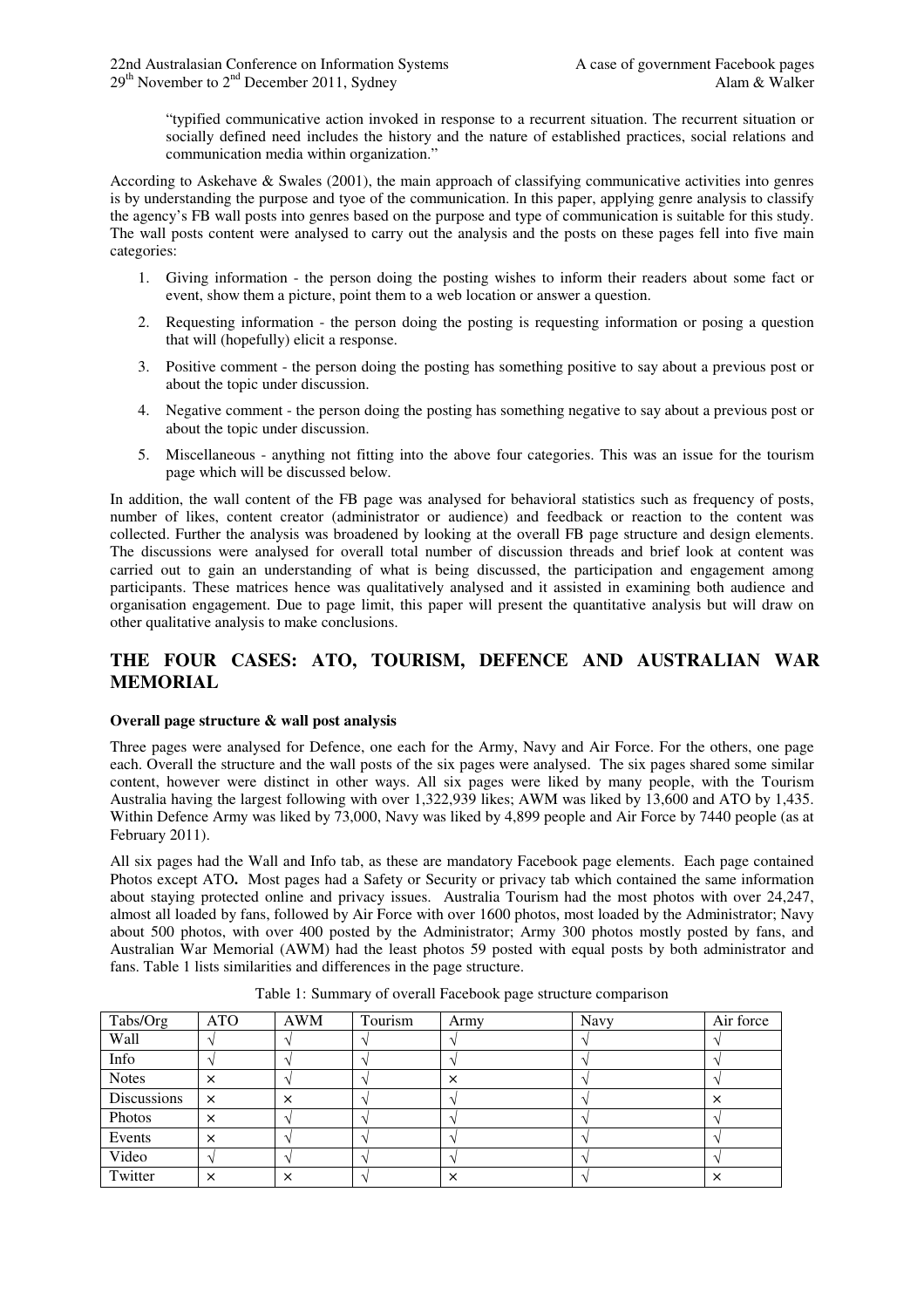22nd Australasian Conference on Information Systems A case of government Facebook pages  $29<sup>th</sup>$  November to  $2<sup>nd</sup>$  December 2011, Sydney Alam & Walker

| Recruitment | $\times$ | $\times$  | ×           |                 |                   | $\times$ |
|-------------|----------|-----------|-------------|-----------------|-------------------|----------|
| Video       |          |           |             |                 |                   | $\times$ |
| Safety      | ×        | $\times$  |             |                 |                   |          |
| Special tab | -Privacy | -Artshare | -Making     | -QLD Flood      | - link to Flickr, |          |
|             | -FAOs    | -Reviews  | tracks      | Appeal          | YouTube, iTunes   | RSS/Blo  |
|             |          |           | -Poll       | - Fair go       | - Navy            | g        |
|             |          |           | -Link to    | -Wounded Digger | Newspaper         |          |
|             |          |           | other pages | -Victoria Cross | Countdowns        |          |

Table 2 lists all the genre classification of the actual wall posts by agency. The wall content was further classified into administrator and audience posts. This analysis shows evidence of both administrator and audience engagement with the respective pages by agency. It is evident that majority of the posts are about giving information.

| Site                         |                           | <b>ATO</b>     | Australia<br>n War<br>Memoria | Army                    | Navy            | Air Force | Tourism         |
|------------------------------|---------------------------|----------------|-------------------------------|-------------------------|-----------------|-----------|-----------------|
| <b>Start Date</b>            |                           | 25/07/10       | $\overline{22/11/10}$         | 15/10/09                | 18/10/09        | 18/10/09  | 30/10/10        |
| <b>End Date</b>              |                           | 12/02/11       | 08/02/11                      | 29/10/09                | 30/10/09        | 30/10/09  | 04/11/10        |
| Posts                        |                           |                |                               |                         |                 |           |                 |
| <b>Total number of Posts</b> |                           | 29             | 31                            | 97                      | 63              | 60        | 300             |
| By Admin (organisation)      |                           | 24             | 31                            | 35                      | 24              | 60        |                 |
| -type                        | Giving<br>Information     | 24             | 31                            | 35                      | 18              | 60        |                 |
|                              | Requesting<br>Information |                |                               |                         | $\overline{5}$  |           |                 |
|                              | Positive<br>Comment       |                |                               |                         | $\mathbf{1}$    |           |                 |
|                              | Negative<br>Comment       |                |                               |                         |                 |           |                 |
|                              | Misc                      |                |                               |                         |                 |           |                 |
| By audience                  |                           |                |                               | 62                      | 39              |           | 300             |
| -type                        | Giving<br>Information     | $\mathbf{1}$   |                               | $\overline{\mathbf{3}}$ | $\overline{5}$  |           | 105             |
|                              | Requesting<br>Information | $\overline{4}$ |                               |                         | $\overline{26}$ |           | $\overline{59}$ |
|                              | Positive<br>Comment       |                |                               | $\overline{4}$          | $\overline{7}$  |           | $\overline{56}$ |
|                              | Negative<br>Comment       | 12             |                               |                         |                 |           | $\mathbf{1}$    |
|                              | Misc                      |                |                               |                         |                 |           | 79              |

Table 2: Content analysis of Facebook pages

The following sections further analyse these data and outlines the purpose, strategies and concerns with these FB pages with an aim to understanding the government FB phenomenon such as the spectrum of online participation, usage patterns and objectives being achieved through these sites from the evidence gathered as part of the broader analysis.

#### **Australian Taxation Office: Compliance**

The purpose of the page appears to be to encourage users to use the electronic tax lodgement system (e-tax) or tax *compliance*. The page adopts a one-way communication strategy. Most wall posts are by the administrator. These include a series of tutorials about the e-tax system, some advice on tax issues, and daily reminders that the lodgement deadline for personal tax returns is approaching. There is no discussion area. In terms of audience engagement, no evidence is found. There are hardly any comments (16 comments in total over 6 months).The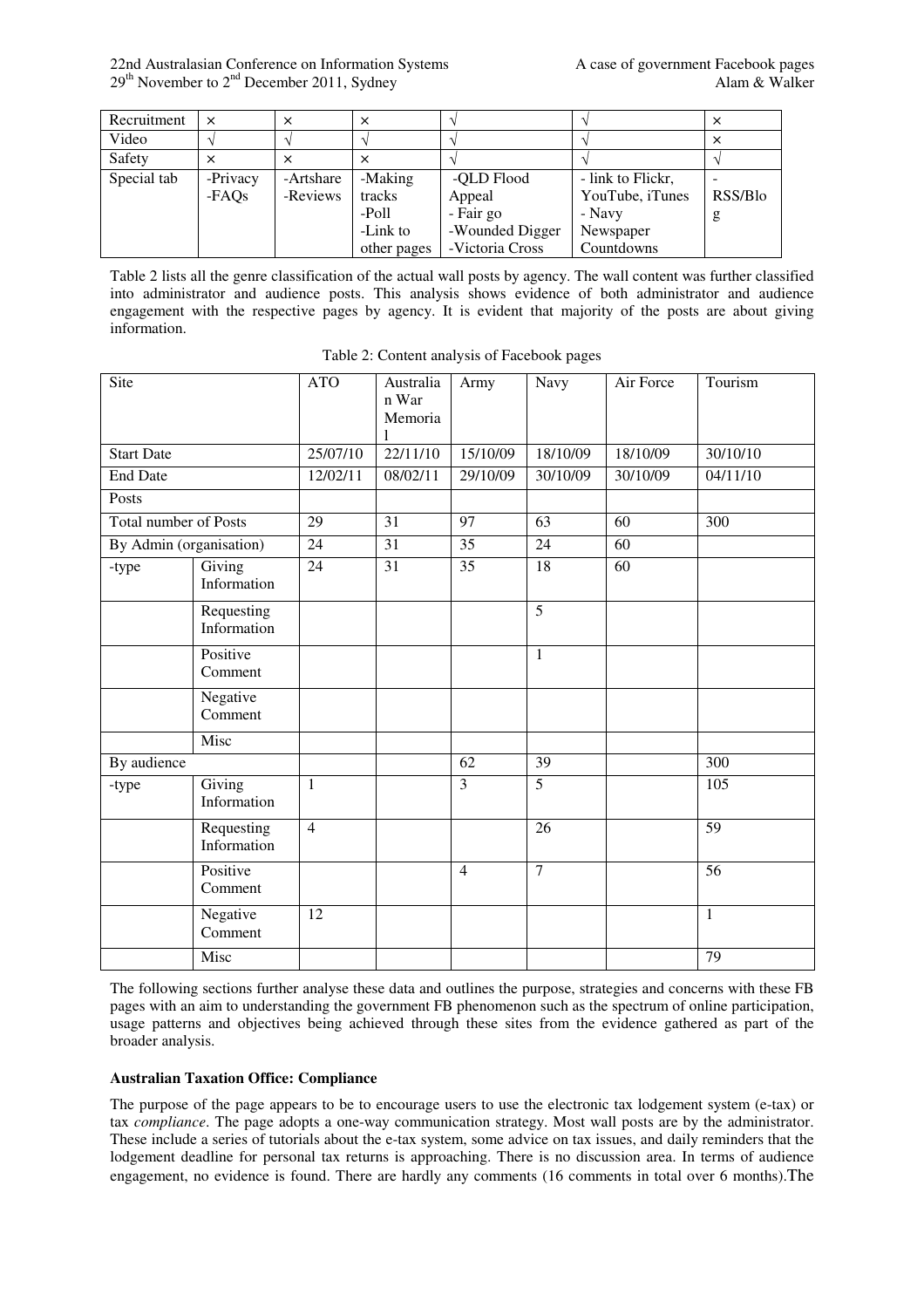22nd Australasian Conference on Information Systems A case of government Facebook pages  $29<sup>th</sup>$  November to  $2<sup>nd</sup>$  December 2011, Sydney Alam & Walker

comments & posts by audience can be classified mostly as positive  $(35%)$  and negative  $(37%)$ comments. The majority of negative comments related to the lack of accessibility of e-Tax software to Australian taxpayers, and most related to the fact that the e-Tax software was not compatible with operating systems other than Microsoft Windows, including Apple Mac. Positive comments were varied and ranged from general comments such as "We love you e-Tax. One of the best tools we've seen!" to more specific comments like "A reminder … that e-tax 2009 is now available …Do try it as its very user friendly, fast, free & refunds are available in just 14 days!". There were queries (9%), however none of them were responded to. While it would not be possible to address an individual's tax situation in a public forum such as Facebook, there is scope to direct the enquirer to a contact number or a website in order to find information to help with their query. However, this had not been done.

The ATO had specifically stated on the Facebook page that they "won't respond to your individual tax questions on this page" (ATO 2008b) in order to protect privacy, but will post information relevant to topics discussed on the wall. The Tax Office therefore had no intention to converse or collaborate in any way with its Facebook fans. The Facebook page was therefore being used as an information only communication channel for compliance.

#### **Australian War Memorial: Promote collection and share history**

The purpose of this site seems to be to promote the War Memorial's collections to its users. All wall posts are by the administrator, but there are comments on them by users. Many of the posts relate to anniversaries of events, or to current events, and draw users' attention to relevant artefacts such as diaries and photographs in the collection. In most cases, they are links from Facebook to digitised versions on the War Memorial's web site. There are also progress reports on the restoration of an exhibit, and a promotion for the War Memorial's magazine.

Of the 31 posts by the administrator, 20 had comments. There some comments supportive of the post or of Australian troops, some asking questions about the subject of the post. Most questions are replied to by other users, some by the administrator. There was one exchange involving a user who was critical of the War Memorial's approach. Other users responded, but not the administrator. The maximum thread length was 10. The two biggest likes were on defence assistance for the Queensland floods (110) and the donation of a Victoria Cross to the AWM (59).There is no discussion area.

The War Memorial does show some signs of both audience and organisation participation. This seems to reflect an "involve" level of engagement, but only occasionally. It is also not clear if contribution through these comments that are worth noting being added to their collection. Hence the audience seem to have no impact on the collection itself.

#### **Defence Sites: Recruitment**

The purpose of this site seems to be to communicate effectively with members of the community, serving members and specifically to recruit. The Department of Defence (Defence) launched its social media presence in 2008, with service-specific profiles in YouTube, Facebook, Flickr and Twitter and an Australian Defence Force (ADF) profile on YouTube, Flickr and Twitter. The Chief of Army, Lt GEN Ken Gillespie, has been an active advocate of social media use by Defence (Taylor 2010) and is committed to developing the Facebook page further to allow Army to communicate more effectively with members of the community, serving members, potential recruits and well wishers (Army Admin 2009b). He comments that the Australian Army is trying "very hard to change the way that Defence and the Army, in particular, communicate with the Australian people" (Defence 2010e). This and similar comments in other places infers that there is a need to change the culture within Defence to accept and integrate social media such as Facebook. The Chief Information Officer Greg Farr has stated that it will require organisational and cultural change as it isn't going to go away (Taylor 2010).

There are three "official" Facebook sites, one each for the Army, Navy and Air Force. On all three, the bulk of wall posts by the administrator are about current or historical events, media releases, and links to photographs and videos on other sites. Posts by other users are largely requests for information (mainly on recruitment and assessment), comments on events and tributes. The Navy administrator also asks regular questions. Some are quiz questions, such as what ship was a particular documentary filmed on? Others are about the user audience, e.g. how many of you came from or are currently in cadets, or know someone in cadets? These have a large response (190 of the 301 responses were to the five questions posed in the survey period).

Both Army and Navy have discussion forums. The Air Force does not. The Air Force page appears to have a different communication strategy than the Army and Navy pages. The lack of a discussion tab suggests that it is not interested in conversations with people, nor encouraging people to converse amongst them. The high number of administrator posts, the presence of an RSS feed tab, the posting of many links and the high number of photos suggests that the Air Force page is more a social broadcast platform rather than a conversation platform.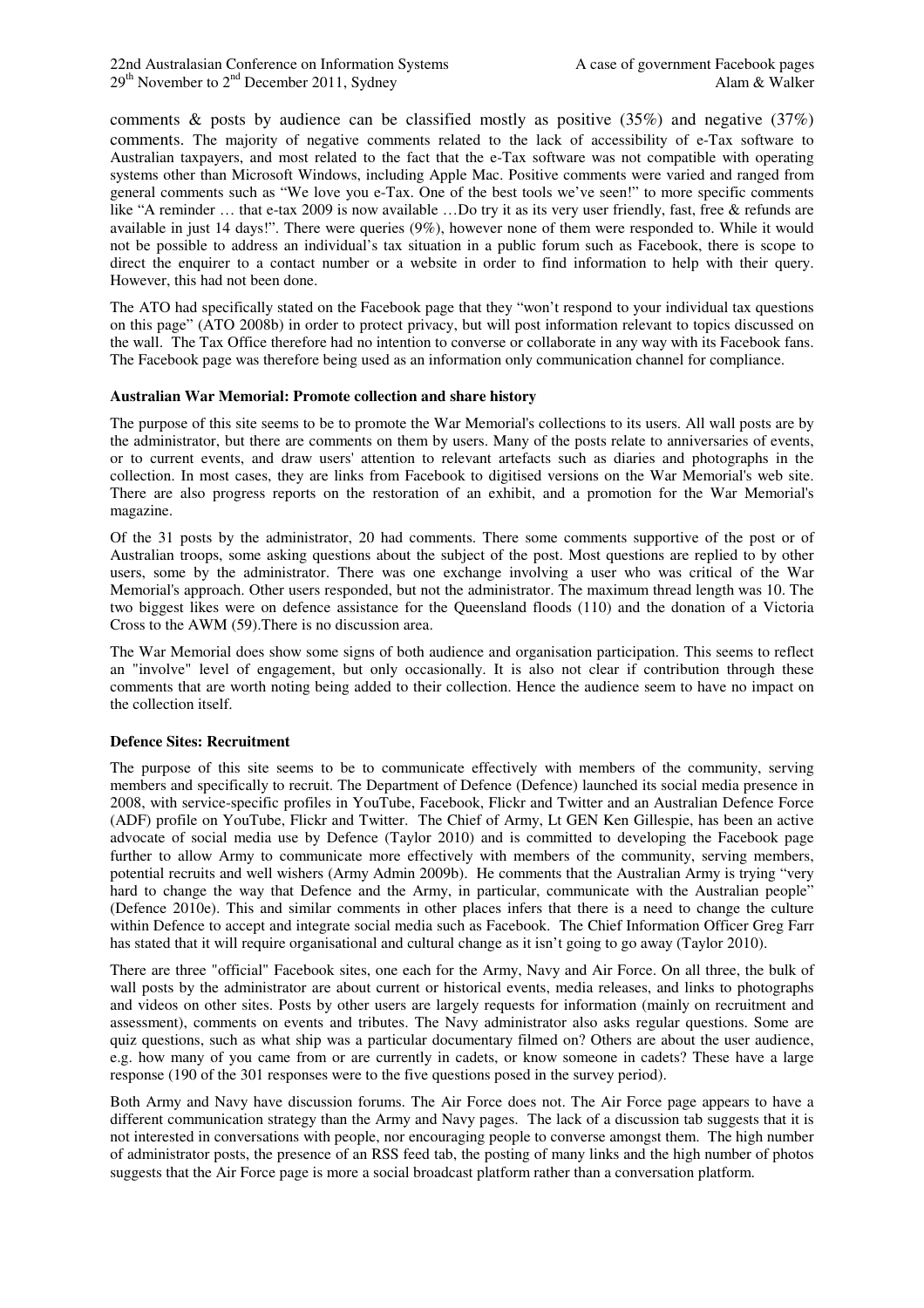A cursory look at the comments showed them to be mainly supportive with some dialogue between commenters. Negative comments or posts were very few. All administrators responded to posts and comments and post quickly.

#### **Tourism Australia: Crowd source experience**

Australia Facebook is an interesting case because of its rapid growth in terms number of fans compared to other Facebook pages run by Australian Government. Since April 2010, the number of Australian Tourism Facebook Page has increased from just over 370,000 to over 938,000 fans (as of November 4, 2010) to 1, 661,993 fans (as of July 1, 2011).

This site has a different approach. It is essentially an open forum for users to discuss the "Australian Experience", which includes their experiences in visiting Australia, and to ask questions (Tourism Australia, 2010). There are no administrator posts. Of the 300 wall posts analysed, 101(33.7%) were of pictures with Australian subjects, including scenic locations, city landmarks, flora and fauna. These are classified as Giving Information in the table. A number of posts (36) expressed a desire to visit Australia. These are included in the Requesting Information category. The miscellaneous category includes 79 posts. These are technically out of the scope of the site. Many are self-introductory and looking for friendship.

The discussion forum (328 topics) adopts a similar approach. Questions asking for tips on travelling (best places and times), studying, getting jobs and managing risks (including snakes) are answered by other users. First early topics were posted by Australia administrator, but the majority were posted by fans. Observation on the discussion page indicate a change in the role of discussion board from what initially a page to disseminate information by Australia Administrator (most of the postings are links to travel information) to a discussion board open for all fans. Discussion topic that received most feedback is "Australia describe with one word". As recorded on November 4, 2010, there were 156 replies to this post.

Tourism FB page is naturally more popular and thus more engaging in terms of content. Also having the ability to upload pictures has been one of the engaging mechanism through which tourism experience can be easily shared. This is an example of a crowdsourcing endeavour where tourism experiences and stories and pictures are being crowd sourced. However further research into this case is in progress to see if an engaged online community exist, how the contributions are being used by the agency (if at all for other purposes), are these contributions being linked to other tourism sites etc.

# **KEY FINDINGS**

Online engagement using the latest web 2.0 tools means that government agencies have the opportunity to interact and communicate in new ways, which may help to overcome barriers to engagement or create brand new methods of engagement. When defining the scope of an engagement it is important to identify both the type of use desired and the level of engagement expected from the initiative. Moreover measuring web 2.0 engagement is critical for successful implementation, yet there is lack of standard measure for such task (Chang  $\&$  Kannan, 2008). They assert that there are two levels of measurement tasks: (1) measuring engagement and (2) measuring application effectiveness. Further it is important to distinguish between audience and organisational engagement to understand the level of engagement evident in an initiative. We use the term audience engagement to describe the situation where there is a high level of involvement by the user population but very little or none by the sponsoring organisation. Au (2010) states that measuring audience engagement and the effectiveness of web 2.0 tool has a high level of difficulty. In his report, Au (2010) presents a case of measuring web 2.0 engagements and effectiveness of Government Agency pages by using quantitative measures, such as the number of visitors. Au suggests content analysis of social media users' comments and discussions to further understand audience engagement. This distinction is important to articulate both audience participation with the organisation (or members of the organisation) in some process (e.g. decision making) and audience participation among themselves. For this study the former is referred to as 'organisation engagement' and the latter is 'audience engagement'. This study will use both audience and organisation engagement as a measure of level of engagement seen in the Facebook pages.

Based on Table 2 and the discussion of the four cases above, different level of engagement can be found within the Facebook pages. This clearly shows that none of the organisations are using Facebook for consultation or decision making. The Facebook pages are mostly being used for announcing (ATO), informing (all sites) and often involving (by Tourism, Army & Navy). There are differences between audience and organisaiton engagement among the sites, with Tourism Australia performing best with high level of audience engagement, but no contributions from the organisation or its staff except at the very beginning. In spite of this, this site could be viewed as a form of collaboration, in which the audience is, in effect, building a resource for the organisation, although the only contribution for the organisation is the platform being used.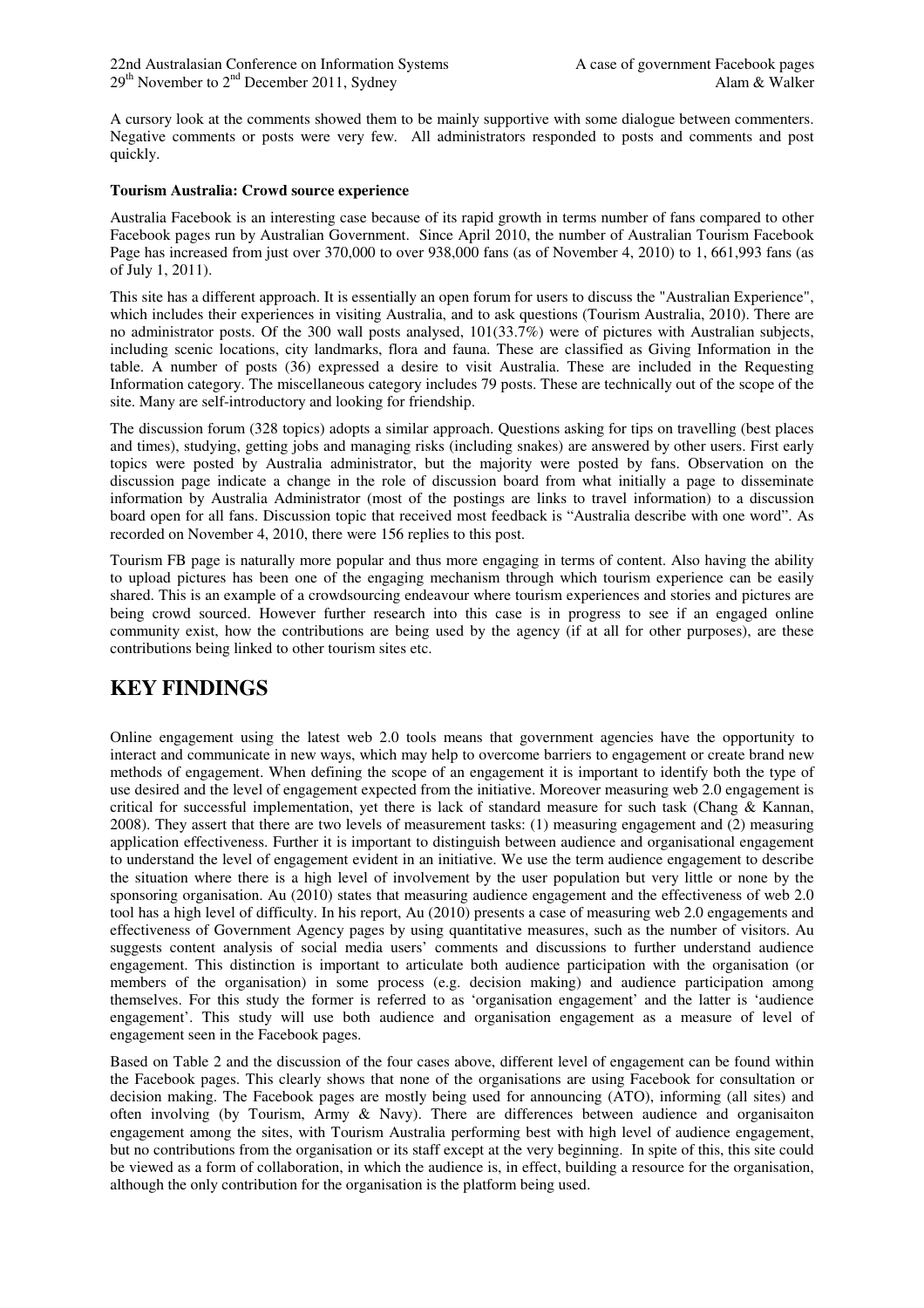Web 2.0 tools are better for participation rather than collaboration (Colazzo et al 2009). We are yet to see good examples of Facebook sites for collaboration (except in cases like Obama presidential campaign, fund raising for natural calamity like Queensland floods, the Egypt revolution etc). Further if we take cooperation, coordination and collaboration as collective activities and they are in a continuum, then we can conclude that to some extent these sites show evidence of some form of co-operation. For example, the Tourism site is trying to encourage people to come to Australia by promoting potential destinations and giving users advice about what they might find and what do, including alerting them to potential problems and how to deal with them. It is addressing this in a collaborative manner (crowd sourcing experience), by getting other people who have visited to suggest locations, supply photographs, answer questions and give advice. Although there is no obvious structure to this, and nothing is "official", it is clearly a valuable resource and is achieving the department's aim. The Defence discussion areas fill a similar role in giving advice on what recruits can expect when they turn up.

Interestingly all the Defence Facebook pages have guidelines for safety online which contained the same information about staying protected online, rebadged for each service. This included locking down online profile, being aware of whom you talk to, what information you are revealing and so forth. This contributes to the operational security aspects of using social media.

In their paper 'Leveraging web 2.0 in government', Chang & Kannan (2008) split the Web 2.0 environment into three categories: tools that are communication focussed, interaction focussed and service focused. Social network sites are listed as interaction focused, which should be used to "interact with citizens, to get their feedback on policies, issues, services, and plans of the government" (Chang & Kannan 2008: p.21). More suitable tools for communication, according to Chang & Kannan's framework, include blogs, RSS feeds, podcasts and vlogs. While ATO has posted some audio files on the Facebook site to give "tax tips" to fans, podcasts, perhaps YouTube may be more effective in communicating this information to the public.

Wigand (2010) identified four roles Twitter plays in government – 1. extending the reach of communication 2. updating and sharing information, 3. building relationships and 4. collaborating with stakeholders. The same framework can be applied to other social tools such as in our case the Facebook. All four cases use Facebook for extending the reach of communication and building relationships and broadcasting and sharing information through social networks. Defence, AWM and Tourism Australia are not only trying to build relationships but to some extent collaborate with stakeholders.

Wigand's (2010) also identified relationship types between audience and government. For example short term or long term, occasional or continuing and impersonal or personal relationship between audience and government. These can also be applied to FB sites. ATO is using Facebook occasionally to achieve short term goals (e.g. tax compliance end of financial year). Whereas AWM, Tourism and Defence sites show continuing relationship with both short term (e.g. promoting an event) and long term goals (e.g. promoting Australia).

In summary, the key contributions of this study are threefold. Firstly, the research contributes to gaining a better understanding of government FB phenomenon, in particular for Australian context. Secondly, the research reveals that varied audience and organisational engagement is visible within these sites. Thirdly, it applies Wigand's (2010) Twitter relationship roles and relationship types to government FB use. The key findings from the four cases thus can be summarised in the following table:

Table 3: Summary of key findings of government FB pages and online participation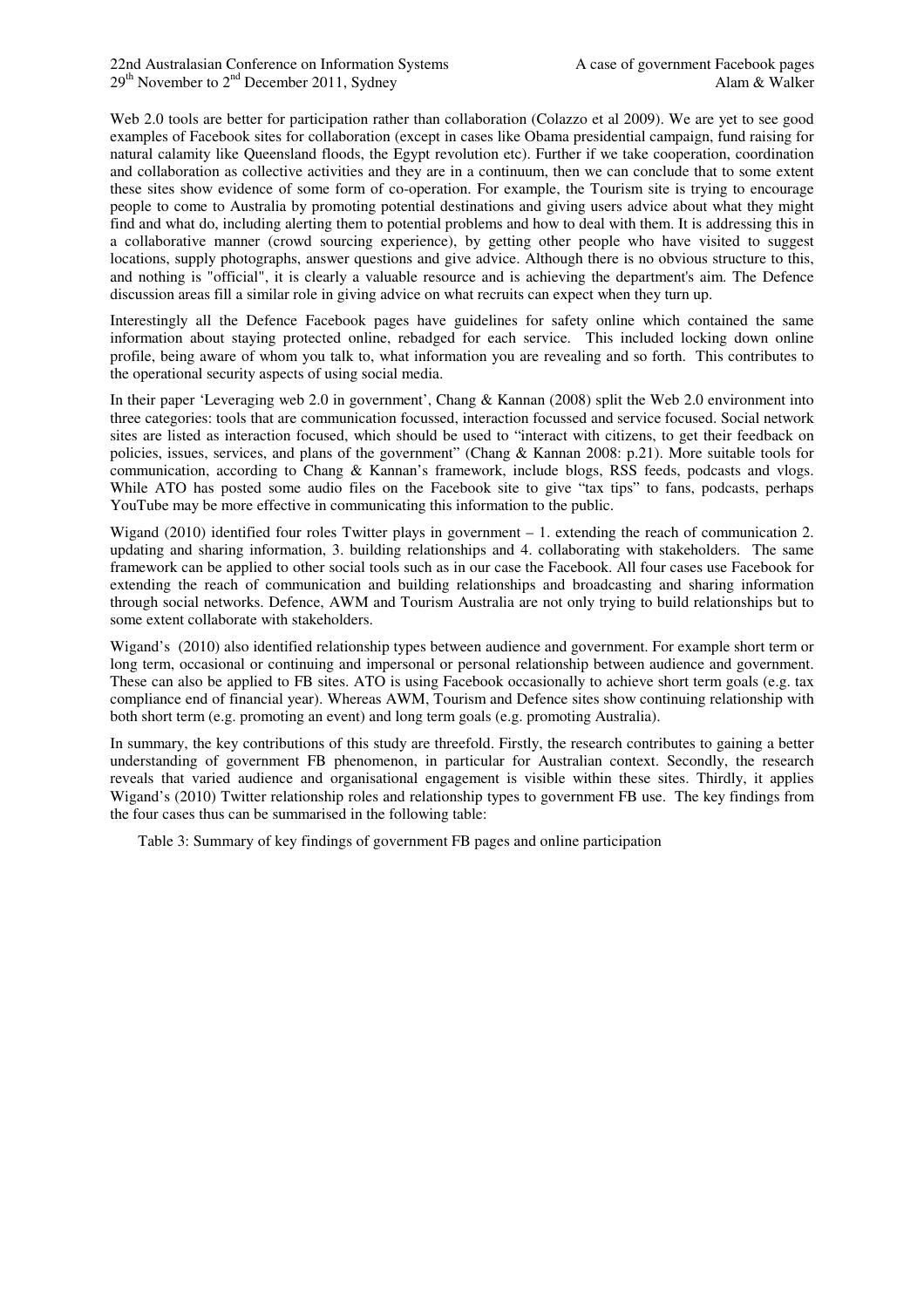| Agency                        | <b>Purpose</b>                                                                                                                                                                                                  | <b>Audience</b><br>engagemen<br>t                     | Organisation<br>engagement                                                        | Relationship<br>type<br>Wigand(2010)                       | Comment/<br><b>Recommendation</b>                                                                                                         |
|-------------------------------|-----------------------------------------------------------------------------------------------------------------------------------------------------------------------------------------------------------------|-------------------------------------------------------|-----------------------------------------------------------------------------------|------------------------------------------------------------|-------------------------------------------------------------------------------------------------------------------------------------------|
| <b>ATO</b>                    | For compliance as a<br>reminder or alert<br>service informing<br>citizens to comply<br>with state laws and<br>statutory duties such<br>as tax returns                                                           | Little to no<br>evidence of<br>audience<br>engagement | one way<br>broadcast<br>style<br>relationship<br>(Announce)                       | Short term,<br>occasional.<br>impersonal,<br>transactional | ATO should use<br>communication focussed<br>tools such as YouTube<br>for dissemination of<br>compliance information.                      |
| Defence<br>sites              | To entice potential<br>recruits by engaging<br>them with<br>discussions and<br>responding to their<br>queries such as the<br>defense recruitment.                                                               | lower level<br>$\sigma$ f<br>engagement               | two way<br>relationship<br>with higher<br>engagement<br>(Inform $&$<br>Involve)   | Short term,<br>continuing,<br>personal.                    | Operational security is a<br>key consideration for the<br>defence sites.                                                                  |
| Australian<br>War<br>memorial | Promotion of digital<br>collections through<br>sharing history and<br>connecting with<br>relevant people.<br>Such as promoting<br>the Australia war<br>memorial collection<br>and sharing<br>Australian history | lower level<br>$\sigma$ f<br>engagement               | two way<br>relationship<br>with<br>lower<br>engagement<br>(Inform $&$<br>Involve) | Short term/long<br>term,<br>continuing,<br>personal        | Incorporate worthy<br>audience contribution into<br>their collection, Include a<br>discussion forum to<br>further discuss<br>collections. |
| Australia<br>Tourism          | Crowdsourcing<br>contributions<br>through undefined<br>network of people<br>such as<br>crowdsourcing<br>tourism<br>experiences.                                                                                 | higher level<br>$\sigma$ f<br>engagement              | two way<br>relationship<br>with higher<br>engagement<br>(Involve)                 | Long term,<br>continuing,<br>impersonal                    | A good example of<br>crowdsourcing Australian<br>experience for tourism.                                                                  |

# **CONCLUSIONS**

 $\overline{a}$ 

In summary, none of these sites show any significant level of organisational engagement. Three features are apparent:

- 1. One-way communication of information by the administrator, with limited or no ability to question or follow up on this.
- 2. Free-ranging discussions by users, which they may find useful, but there is no evidence of any visible impact on government based on the FB sites.
- 3. There is no evidence of substantive policy issues being opened for discussion through these sites.

For successful engagement both audience and organisation involvement and user experiences work as enablers of participation and even collaboration. The inherent social nature and the difference between virtual communities and web 2.0 mean that to achieve higher levels of online engagement (such as collaborate and empower) agencies need to employ multifaceted software deployment and online community user experience strategies. There should be increasing levels of engagement activities so that there is a ladder of participation<sup>4</sup> that goes from simple to more complex and deeply engaged. Once any involvement happens it is responded to by the organisation and positively reinforced. The organisations need to engage further beyond moderating role and become more participatory in the site discussions to collaborate and empower users. Designing an effective online participation can be a complex exercise. Simply selecting a single tool to support online particpation is unlikely to create an adequate solution. The online participation and engagement solution is likely to involve using a combination of different web 2. 0 tools and techniques not just one tool such as Facebook.

<sup>&</sup>lt;sup>4</sup> http://www.forrester.com/groundswell/ladder.html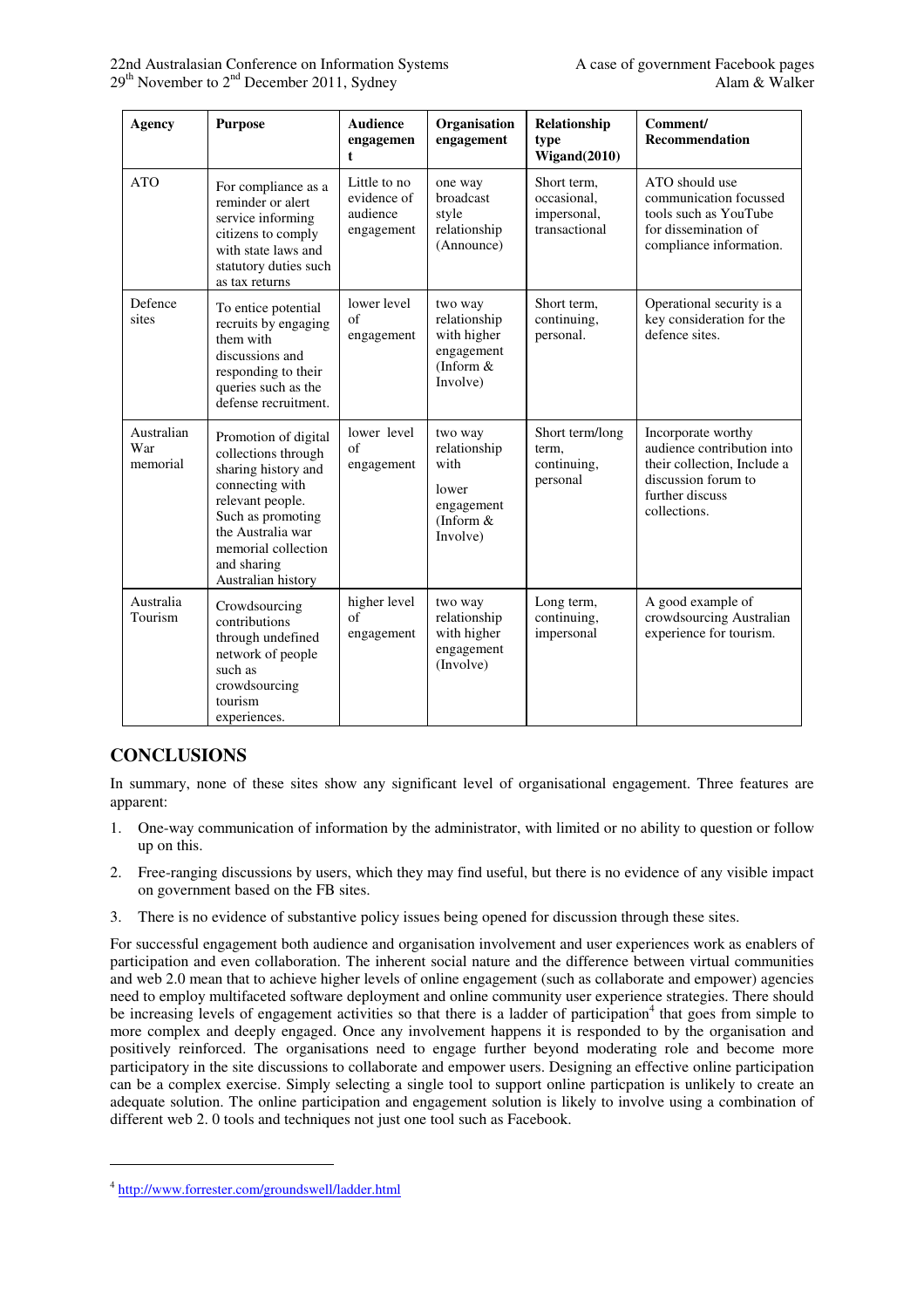# **RESEARCH LIMITATIONS & FUTURE RESEARCH**

The study tried to ascertain alignment issues of intention with actual outcomes based on Facebook page content only. The study is yet to conduct interviews and gather evidence from the organisation to make further conclusions. The metrics for engagement used in this paper are limited and based on available online wall posts. More metrics will be included in future research such as existence of an online community manager and their role, more qualitative data about alignment, outcomes and critical success factors through interviews. The types of engagement activities have been identified based on information on Facebook pages and the respective agency web pages. This research has other limitations. The research does not take into consideration the barriers to engagement. There are data mining tools (e.g. mindmap) that can be used to gather, analyse data statistically to report more behavioural patterns seen in these sites. Future studies can also use Social Network Analysis (SNA) tools to understand audience engagement and its value and outcomes.

# **ACKOWLEDGEMENTS**

The authors would like to thank Anne Groundwater, Aodah Diamah and Lucy Merlino for their initial analysis of FB pages. Parts of the research work were carried out in the subject Social informatics and Extension Studies (2010).

#### **REFERENCES**

- APSC, 2009. *Circular (2009/6: Protocols for online media participation*, 18 November 2009, <http://www.apsc.gov.au/circulars/circular096.htm>.
- Au, Andrea, 2010. *Adoption of Web 2.0 by Tourism Businesses in NSW.*
- Baltzan, P., Phillips, A., Lynch, K., & Blakey, P. 2009,. *Business Driven Information Systems*, 1<sup>st</sup> edn, McGraw-Hill Australia & New Zealand.
- Backhouse, J 2007. 'e-Democracy in Australia: the Challenge of Evolving a Successful Model', pp107-116 *The Electronic Journal of e-Government,* Volume 5 Issue 2, pp95 – 224. Available online at www.ejeg.com
- Bennett, W.L., Wells, C. & Rank, A. 2008. Young citizens and civic learning: two paradigms of citizenship in the digital age. Report from the Civic learning online project
- Böhringer, M & Richter, A. 2009, 'Adopting Social Software to the Intranet: A Case Study on Enterprise Microblogging', *Proceedings of the 9th Mensch & Computer Conference*. (pp. 293-302).Berlin September 6-9.
- Borins, S. 2009. "From online candidate to online President", *International Journal of Public Administration, vol*. 32, no. 9, pp.753-8
- Boyd, D.M. & Ellison, N.B. 2007. 'Social network sites: Definition, history, and scholarship.', *Journal of Computer-Mediated Communication*, vol. 13, no. 1, p. article 11.
- Brown, D. 2010. *52 Cool Facts About Social Media* 23 August 2010, <http://dannybrown.me/2010/07/03/coolfacts-about-social-media/>
- Bruns, A. & Swift*, A. 2010,'* G4C2C: enabling citizen engagement at arms' length from government', *Proceedings of EDEM 2010, pp.51-59*
- Buttell, A. 2010. "Taming the Social Network Beast 6 ways to manage an effective social networking strategy", *Practice Management Solutions*, May/June 2010 pp6-7
- Chang, A & Kannan, P. 2008. *Leveraging web 2.0 in Government*, Industry research paper, <http://www.businessofgovernment.org/pdfs/ChangReport2.pdf>.
- Clarke, R. 2008. 'Web 2.0 as Syndication', *Journal of Theoretical and Applied electronic commerce research,*  vol. 3, no. 2, pp. 30-43.
- Collins, S. 2009. "Culture in the new order", Upgrading Democracy, Insight Edition, Centre for Policy Development, Sydney NSW, viewed 3 November 2009, http://cpd.org.au.
- Cummings, J., Massey, A.P. & Ramesh, V. 2009. 'Web 2.0 proclivity: understanding how personal use influences organizational adoption', paper presented to Proceedings of the 27th ACM international conference on Design of communication.
- Dabbagh, N & Reo, R. 2011, 'Back to the future: Tracing the roots and learning affordances of Social software', In Lee, M & McLoughlin, C. (Eds) *Web 2.0-Based E-Learning: Applying Social Informatics for Tertiary Teaching*, pp. 1-20
- Dellow, J & Bartlett-Bragg, A. 2009. Online engagement guidance and Web 2.0 toolkit for Australian Government agencies: A report for Government 2.0 taskforce. Headshift Australia Pty Ltd. http://gov2.net.au/projects/project-8/
- Dutton, W. 2011. 'Networking distributed public expertise: strategies for citizen sourcing advice to government', *Occasional papers in Science and Technology Policy*, [online] http://ssrn.com/abstract=1767870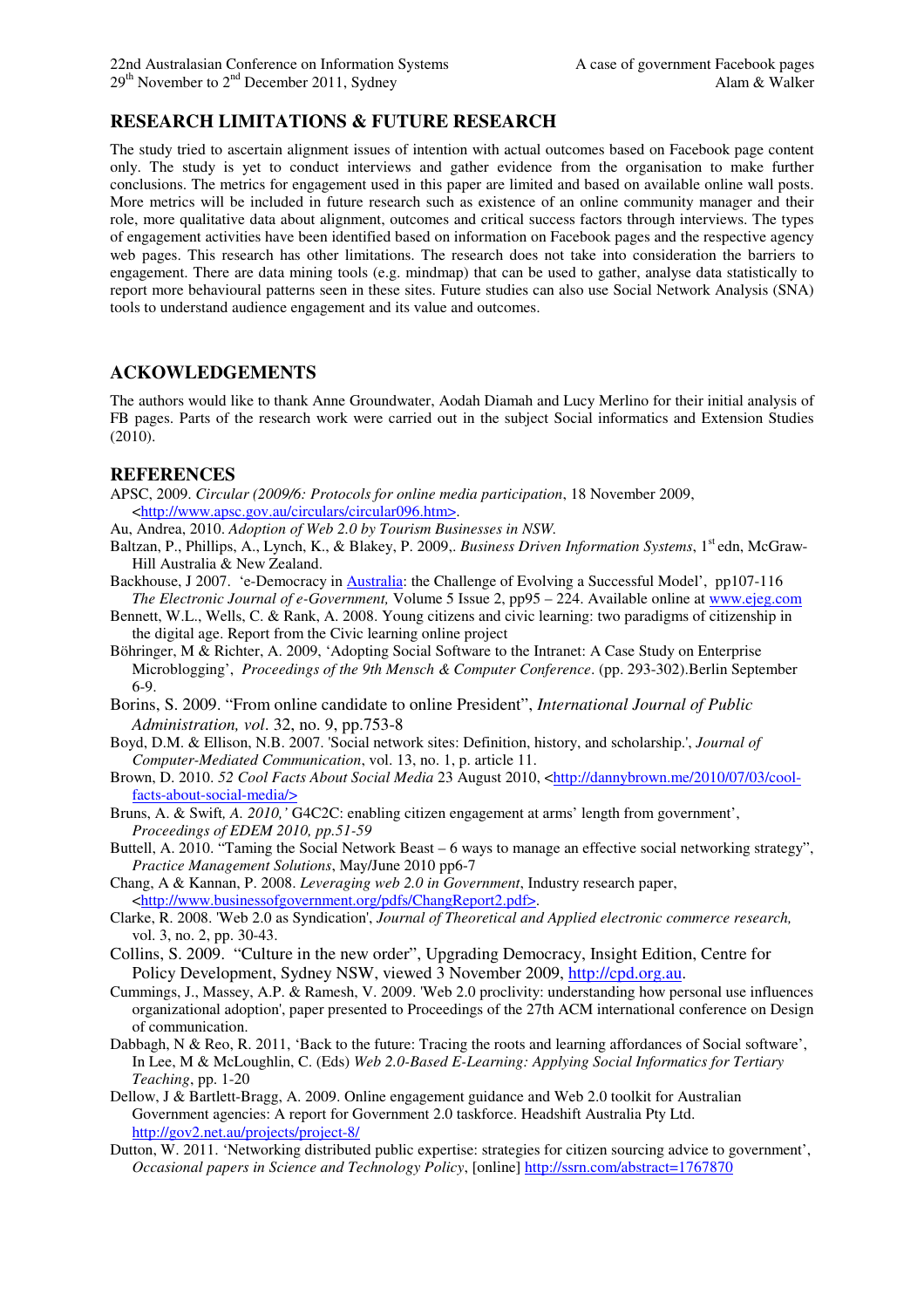- Department of Finance and Deregulation (DoFD) (n.d.) *Government 2.0 Showcase,* viewed 12 Nov 2010, http://showcase.govspace.gov.au/
- Department of Finance and Administration (DoFA) 2007. Australians' use of and satisfaction with e-government services - 2007, DOFA, Canberra
- Department of Finance and Deregulation (DoFD) 2010a. *Government Response to the Report of the Government 2.0 Taskforce 'Engage: Getting on with Government 2.0'*, viewed 12 Nov 2010, http://www.finance.gov.au/publications/govresponse20report/index.html
- Department of Finance and Deregulation (DoFD) 2010b. *Social Media 101: a beginner's guide for Finance employees*, viewed 12 Nov 2010, http://agimo.govspace.gov.au/files/2010/04/social-media-101.pdf
- Department of Finance and Deregulation (DoFD) 2011. Gov2.0 Primer, viewed 1 July 2011, http://webguide.gov.au/web-2-0/gov-2-0-primer/
- Eldon, E. 2009. "A Fan of Big Brother? Facebook Launches Government Page", *Inside Facebook*, Inside Network, web log post 9 Sep 2009, viewed 30 Oct 2010, fhttp://www.insidefacebook.com/2009/09/09/a-fanof-big-brother-facebook-launches-government-page/
- Experian Hitwise 2010. Government Online, March 2010, viewed 21 April 2010, http://www.ami.org.au/events/downloads/act\_event\_papers.asp
- Gordon-Murnane, L, 2009 "Changing the way government works with web 2.0 tools", Searcher, vol. 17, no. 7, pp.26-33.
- Gov 2.0 Australia, Google groups site, viewed 16 September 2009, http://groups.google.com.au/group/gov20canberra?hl=en-GB.
- Griffiths, M. 2010. 'e-democracy design: citizen consultation on contentious Issues', Proceedings of EDEM 201, pp.51-59
- James, J. and Clarke, R. 2010. 'Transforming the relationship between citizens and local councils using Web 2.0 technologies', Chapter 12 of The SInet 2010 eBook, Sinet University of Wollongong, http://ro.uow.edu.au/sinet/1
- Janson Communications 2010. *Military Facebook Study*, Manassas, VA
- Klapper, E. 2009a. "Facebook Pages and Government: Best Practices", *Social Government*, web log post, 17 Mar 2009, viewed 12 Nov 2010, http://www.socialgovernment.com/2009/03/17/facebook-pages-andgovernment-best-practices/
- Klapper, E. 2009b. "Facebook Launches Government Best Practices Page", Social Media Today, web log post, 10 Sep 2009, viewed 12 Nov 2010, http://www.socialmediatoday.com/SMC/123270[accessed
- Luke, K. 2009. "Marketing the New-Fashioned Way", *Practice Management Solutions*, Nov/Dec 2009 McLoughlin, C. & Lee, M. J. W. 2007. Social software and participatory learning:
- Pedagogical choices with technology affordances in the Web 2.0 era. In ICT: Providing choices for learners and learning. Proceedings ascilite Singapore 2007. http://www.ascilite.org.au/conferences/singapore07/procs/mcloughlin.pdf
- Ministry of Defence (MoD) 2009. *Online engagement guidelines*, viewed 10 Nov 2010, http://www.mod.uk/DefenceInternet/AboutDefence/CorporatePublications/MediaandPublicCommunicationP ublications/OnlineEngagementGuidelines.htm
- Mintz, D. 2007. 'Government 2.0-Fact or Fiction?', Public *Manager*, vol. 36, no. 4, pp. 21-4.
- Nielsen Company 2010, "Social Networks/Blogs Now Account for One in Every Four and a Half Minutes Online", *NielsenWire*, web log post 15 Jun 2010, viewed 12 Nov 2010, http://blog.nielsen.com/nielsenwire/online\_mobile/social-media-accounts-for-22-percent-of-timeonline/
- O'Brien, J. 2008. Are we preparing young people for 21st-century citizenship with 20th century thinking? A case for a virtual laboratory of democracy. Contemporary Issues in Technology and Teacher
- O'Reilly, T. 2005. What is Web 2.0? Design Patterns and Business Models for the Next generation of software [Online] edn, September, O'Reilly 29/3/2010, <http://www.oreillynet.com/lpt/a/6228>.
- Osimo, D. 2008. 'Web 2.0 in government: why and how', Institute for Prospectice Technological Studies (IPTS), JRC, European Commission, EUR, vol. 23358.
- PewResearchCenter 2010 *Government online*, Pew Internet & American life project, viewed on 7 April 2011 <http://www.pewinternet.org/Reports/2010/Government-Online.aspx>
- Pingdom, R. 2009. *Internet 2009 in numbers*, viewed 3 July 2010 <http://royal.pingdom.com/2010/01/22/internet-2--9-in-numbers/>.
- Richter, D., Riemer, K., Brocke, V. & Grobe Bockmann, S. 2009. Internet social networking distinguishing phenomenon and practical manifestation, *In Proceedings of 17th European Conference on Information Systems,* Verona, pp. 2603-2614
- Richter, D, Riemer, K & Brocke, J. 2011. Internet Social Netwowrking: research state of the art and implications for enterprise 2.0", *Business & Information Systems Engineering,* 2, 2011